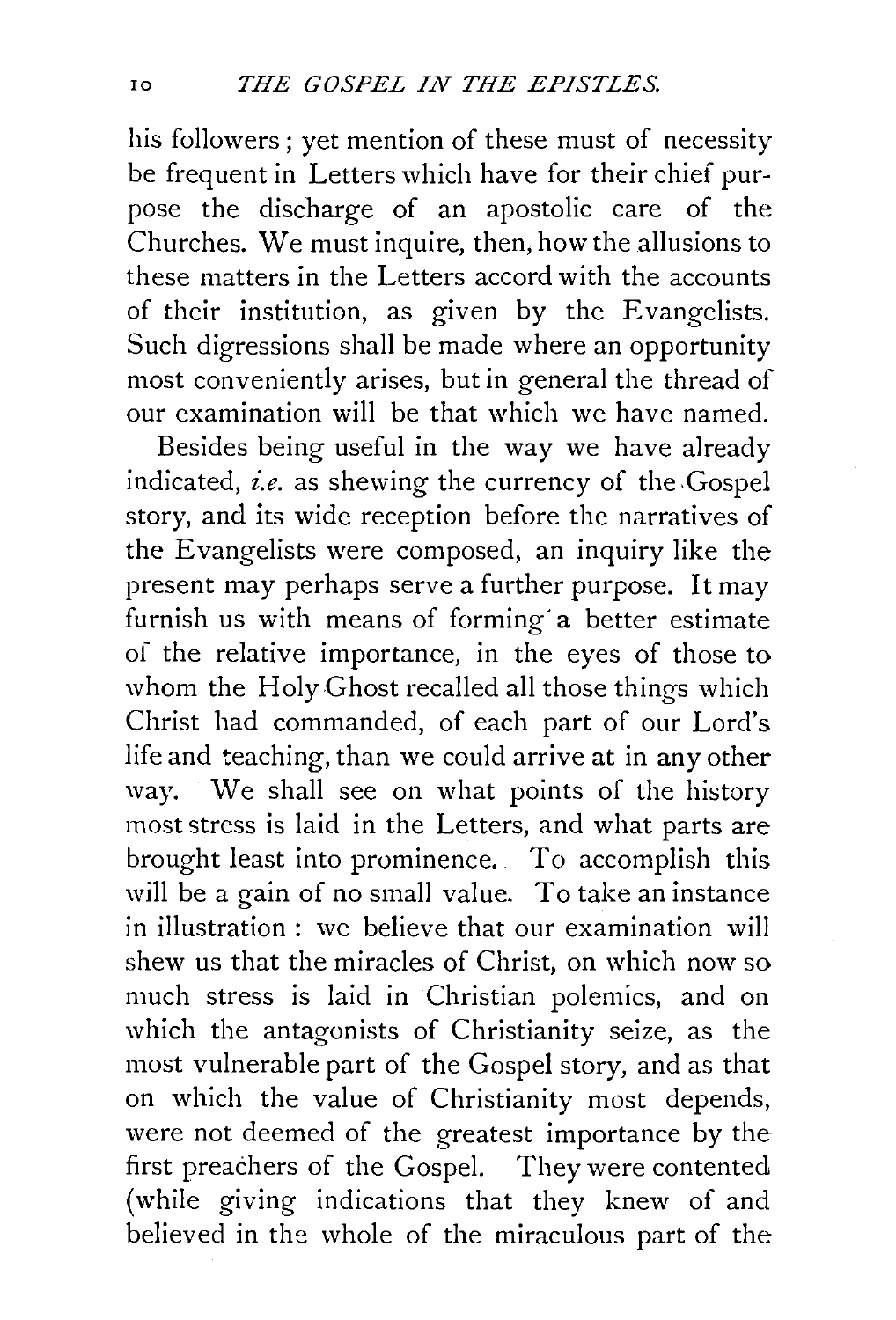Lord's history) with asserting *most* definitely, and with constant reiteration, the one greatest miracle of all—the miracle of his own resurrection, and let the rest pass with but little notice, as though these by no means formed the lever whereby the world was to be moved and the nations won to Christ, after the Wonder-Worker was Himself taken up into the skies. If in points like this we learn to estimate the Gospel history as those estimated it who were Christ's first spokesmen to the world, it seems not unlikely that our judgment on the whole of Christ's life and office will become more clear, and our efforts to appreciate and explain it be more consistent and satisfactory. J. RAWSON LUMBY.

## *A CHAPTER OF GOSPEL HISTORY,· OR, 'JESUS YUDGING HIS CONTEMPORARIES AND HIMSELF.* I.-JOHN'S DOUBTING MESSAGE TO JESUS. *(St. Matt.* xi. I-6.)

EVERY thoughtful reader of the evangelic history must have been struck with the contents of the eleventh chapter of St. Matthew's Gospel. The general heading of the Chapter may be given as : *Jesus judging his contemporaries and Himself.* The title, if appropriate, is a sufficient guarantee of the importance of the contents. For who does not feel what interest must attach to the opinions expressed by such an one as Christ concerning the men of his own time, amidst whom his lot was cast and his life-work performed, and concerning Himself in relation to, and in self-defence against, his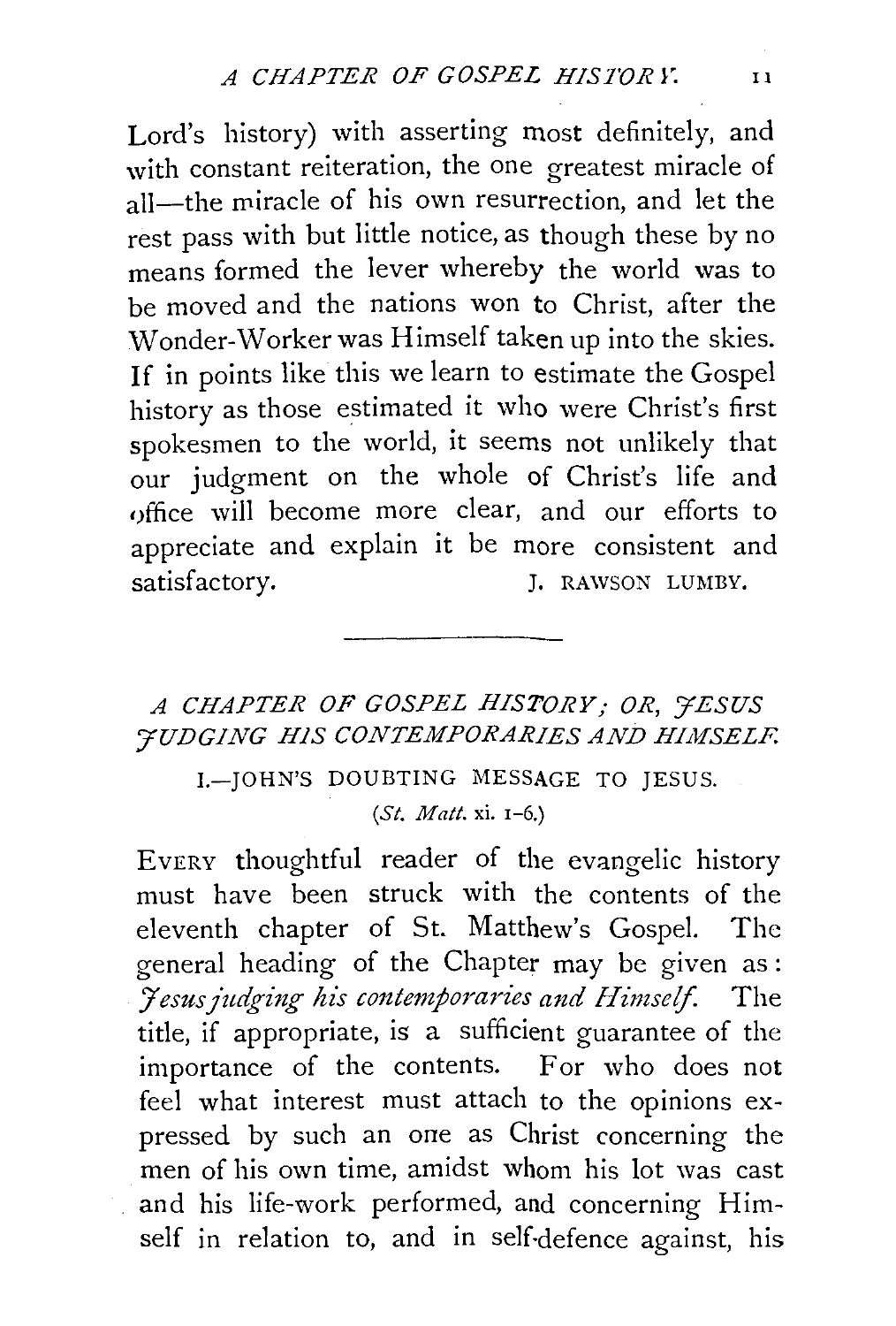contemporaries? Here, then, we have gallered up into one Chapter a precious collection of sucn opinions: criticisms of the Jewish world by Him who came not to judge the world but to save it; self-assertion, self-vindication, self-appreciation on the part of the meek and lowly One, over against honest doubt, unstable faith, and haughty unbelief. It ought to be worth our while to make a study of the words of wisdom here recorded. We need not inquire too anxiously whether all these words were spoken at one time. Matthew's way of grouping his matter topically may give rise to legirimate doubts on that point. Yet the connection of thought is very close, and light is thrown on each utterance by looking at them all together, so that we ought to be thankful to the Evangelist for putting it into our minds to consider all these moral judgments in a connected study, by throwing them together into one group in his narrative. From that study we must rise deeply impressed with the profound wisdom of words whose difficulty and originality, both in thought and in language, are the best guarantee of their authenticity ; and not less with the many-sided character of the Speaker, who is shewn to us here at once severe and gentle, self-asserting and self-forgetting, resigned under present disappointment, yet confident in regard *to*  the future, full of caustic humour, and also of tenderest pathos. One special point of interest we must advert to in a sentence by anticipation, on account of its apologetic value. We shall find our Lord in this Chapter speaking about Himself, as He appears habitually speaking in the Fourth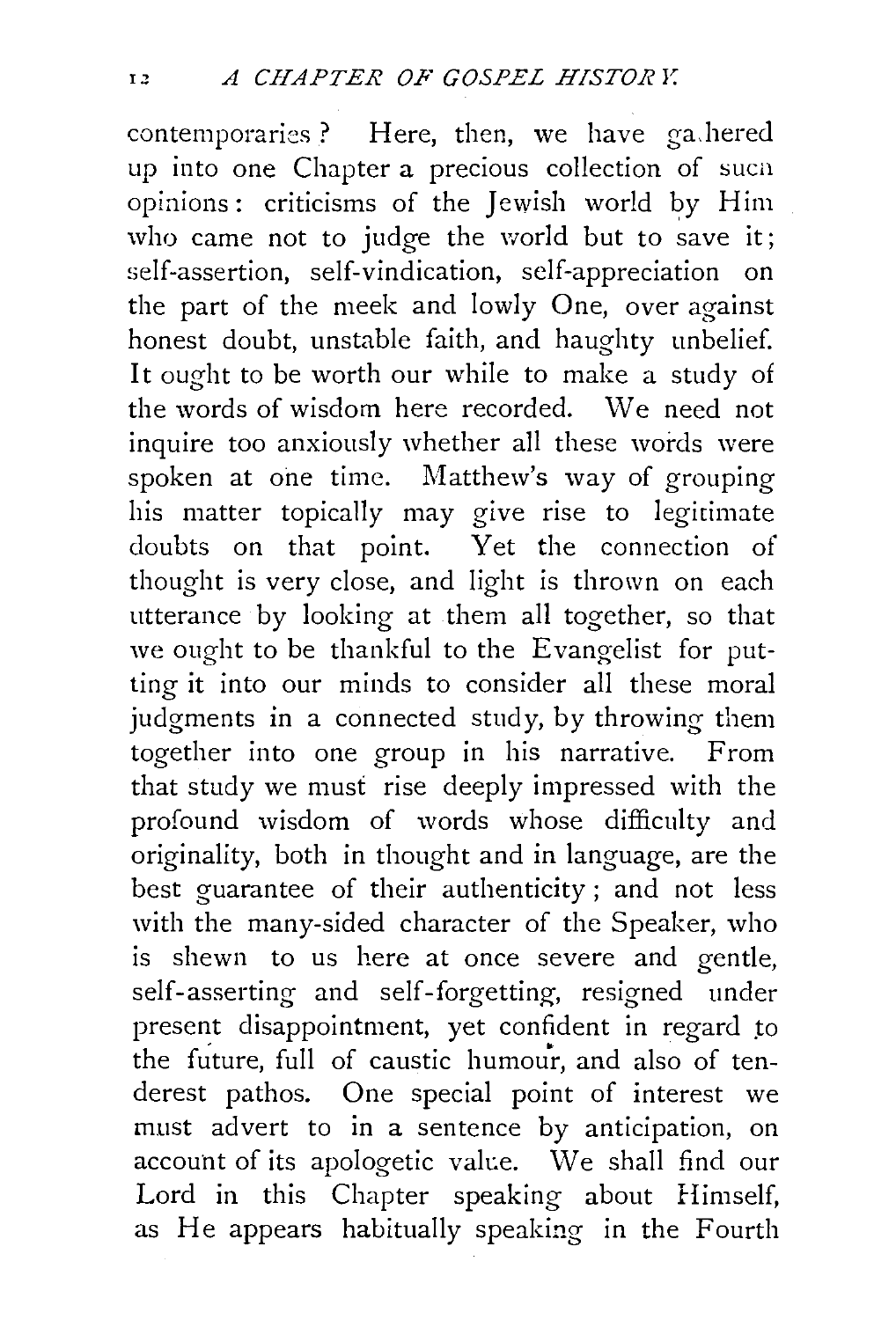Gospel, the solitary instance of the kind in the Synoptical Gospels, viz. in the words contained in  $V$ erse  $27.$  The point of importance to observe is that Christ so speaks, asserting his own importance as occupying a central and unique position in relation to God and the world, in the same circumstances as those in which he is usually presented in the Johannine Gospel, viz. as one placed on self-defence by proud unsympathetic unbelief. The fact once observed suggests the key to the obvious difference in tone between the Synoptical and Johannine utterances of Christ. In the Synoptical narrative, Jesus is shewn at work mainly among a receptive population in the provinces ; while in John, what we see for the most part is Jesus in presence of and in conflict with the unbelief of the wise and the prudent. Hence what we find in the first three Gospels is a record of precious words spoken by One full of grace and truth, who is ever bent on giving rest to weary souls; while in the Fourth Gospel, on the other hand, we find many self-vindicating words uttered by One who is compelled, by the hard sceptical attitude of the influential class of Jewish society, to assert his own importance. Reading these we are apt to ask, Can this be the same Jesus with whom we have become familiar in the pages of Matthew, Mark, and Luke ? But this text in Matthew's eleventh Chapter (found also in the Third Gospel, though in a somewhat different connection) comes in to arrest a hasty judgment, by shewing us a sample of Christ's style in certain circumstances ; a solitary sample, because the circumstances were exceptional, so far as the synoptical method of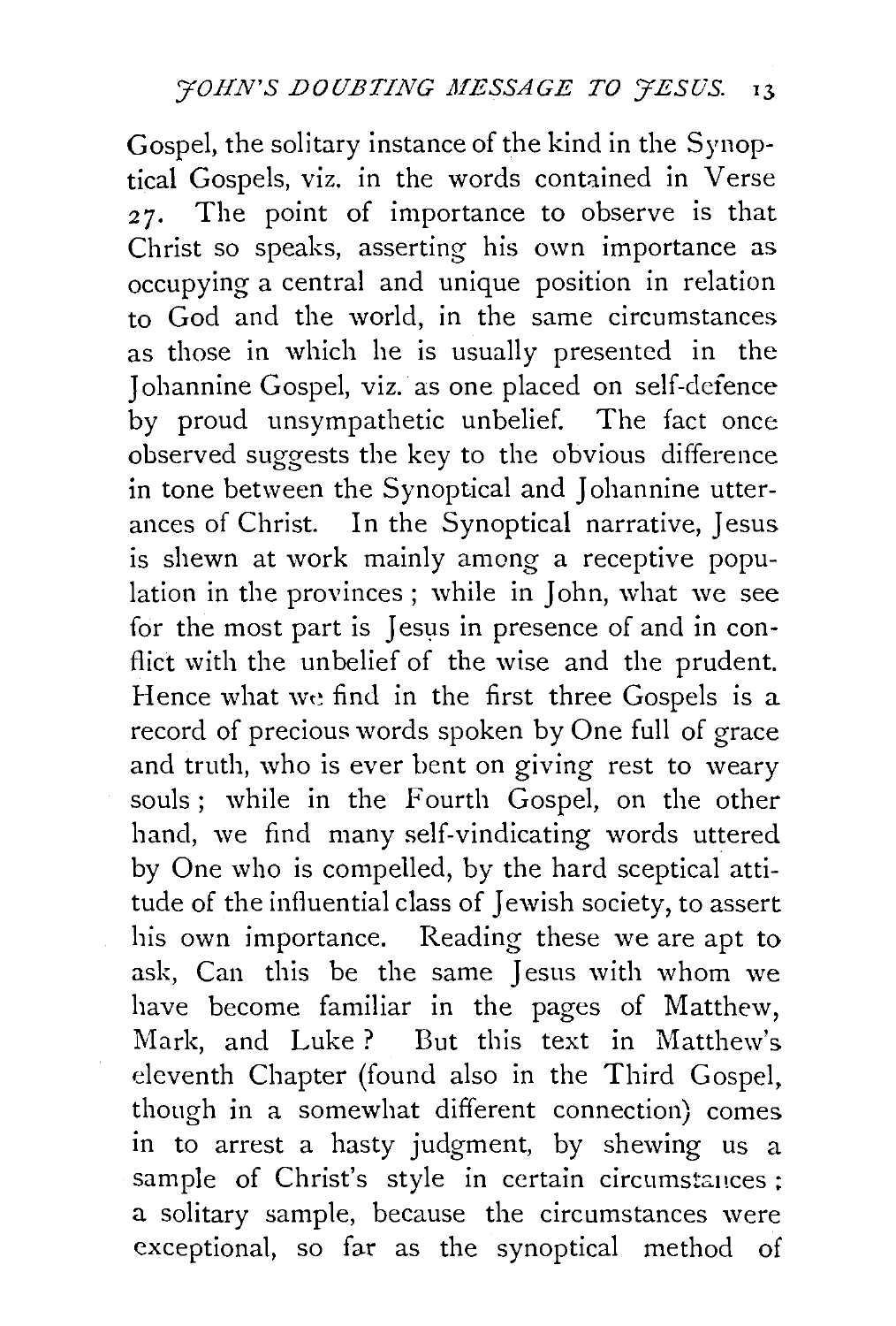dealing with the Messianic history was concerned, a sample the like of which many occur in John's Gospel, because the fitting circumstances are there the rule.

Of this Chapter, then, whose contents we propose to consider, the following is a bird's-eye view: $-$ 

I. John the Baptist sends a doubting message to Jesus, and receives a reply in which Jesus, in effect, claims to be the Christ, and refers to his work of mercy in evidence of his claim. (Verses  $I-6$ .)

2. Jesus takes occasion to express, in the hearing of the people, a critical opinion of John, exhibiting his character at once in its strength and in its weakness. (Verses  $7-15$ .)

3· Jesus next proceeds to animadvert on the generation amid which the Baptist and Himself lived, led thereto by reflection on the unworthy reception both had received at their hands. (Verses  $16 - 19.$ 

4. Next come severe reflections on the fickleness and instability of *quondam* believers in the Cities of the Plain, who had seen his mighty works and for a time followed Him as the Christ. The nature of these reflections indicates that they must have been uttered subsequently to the Galilean crisis, whereof an account is given in the sixth chapter of John's Gospel. (Verses 20-24.)

5· Then follows an estimate of the net result of the Messianic ministry up to date, with a devout expression of contentment with the same as the will of Providence. (Verses 25-26.)

6. The Son of man, in spite of the insignificance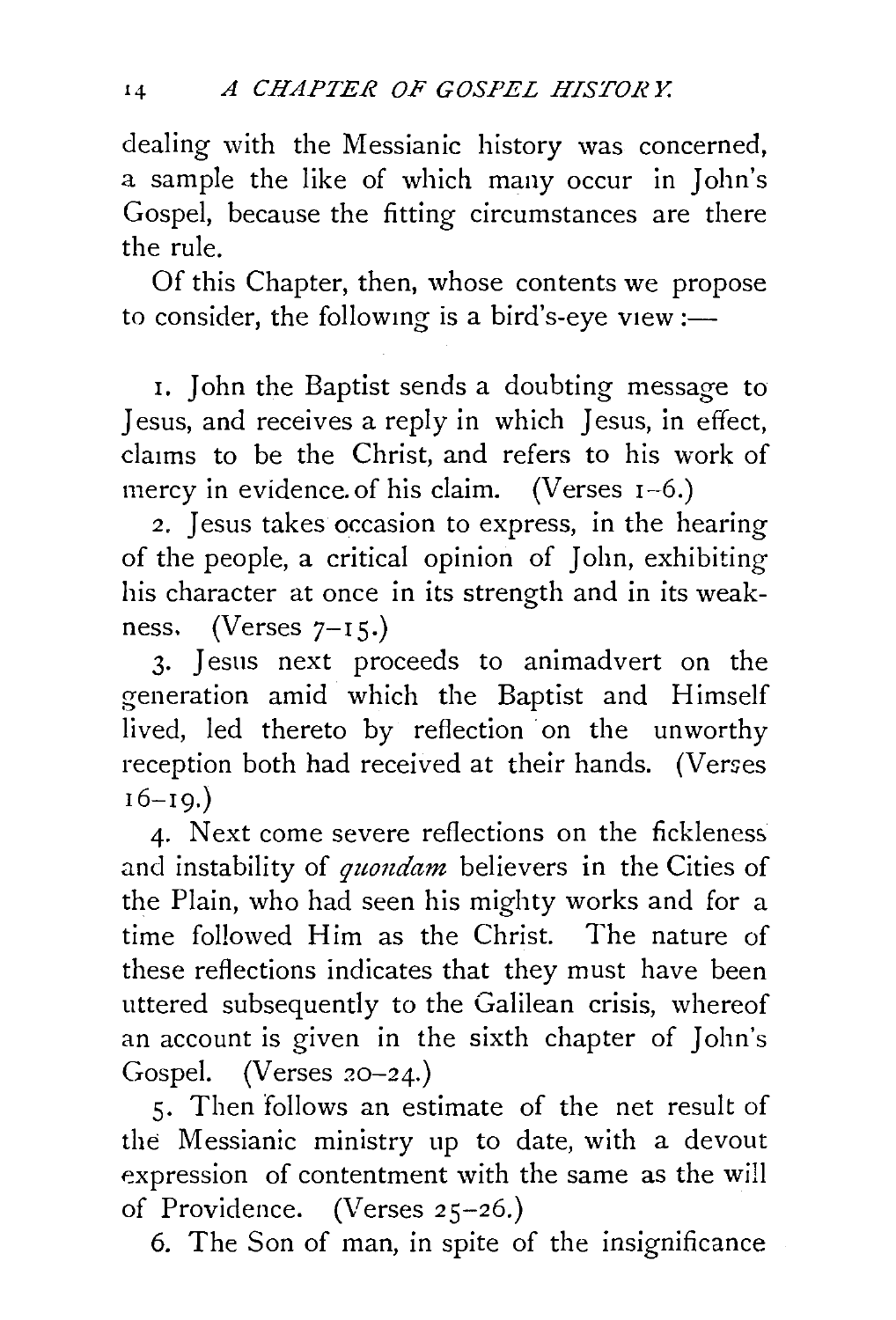of his present success, asserts his importance as tne Son of God, heir of the future, and sole medium through whom men attain the knowledge of the Father, indispensable to men, however much they may now despise Him. (Verse 27.)

7. The solitary One, Judge of his age, understood by none of his contemporaries, casts his eye across the ages, and addresses the receptive of all time. inviting them to come to Him that they may find rest to their souls. (Verses 28-30.)

Of these sections we shall treat in as many papers, with possibly a supplementary one on the remarkable text in the second section concerning the kingdom of Heaven suffering violence. (Verse 12.) The first section will occupy our attention throughout the remainder of the present paper.

Much discussion has taken place concerning John's doubt, whether it was real or affected ; and if real, what was its cause? It would be wearisome and profitless to rehearse all the opinions on either point ; but we may notice in a few words the last speculation we have come across in reference to the former of the two. A German theologian, author of a very interesting work on Religion, written from the view-point of modern speculative theism, seems to be of opinion that the important thing to be noticed in connection with John's message, is not the doubt which it expressed on his part, but rather the doubt which it was the means of putting an end to in the mind of Jesus concerning his own Messiahship. The whole situation of Matthew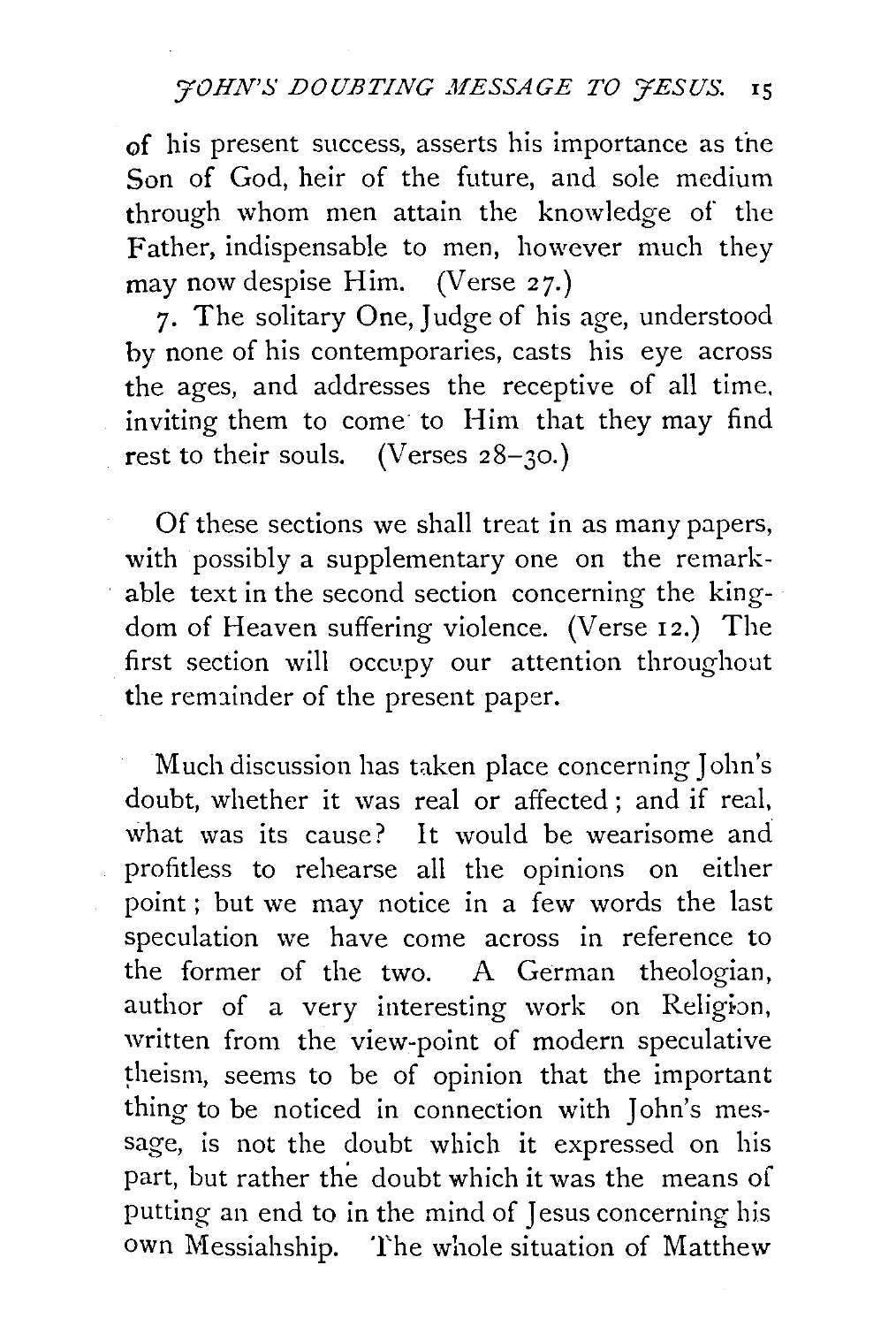xi., this writer thinks, points to a change in the idea of the kingdom entertained by Jesus, and the Baptist by his message of inquiry helped, so to speak, to bring the new idea to the birth. "Consider," he says, " that already, ever since the first great successes of his preaching, and especially since the first wonderful cures, in which the truly electrical effect of his word on the excitable populace became apparent, the thought of a Messianic endowment and vocation had many a time occurred *tc*  his mind in a distant far-off sort of way, and once emerged into consciousness could not again be banished, but rather grew stronger through struggles with doubts and hesitations. Imagine now the direct question of the Baptist coming to Him in this state of mind : one must be a bad psychologist who cannot conjecture what the impression made by this question, and what its result, must have been. What had long moved the spirit without assuming definite shape, or leading to the formation of a fixed purpose, is suddenly, by a single word spoken at the right moment by the right man, brought to maturity, or, at least, set into a state of such violent fermentation, that the next outward experience will suffice to bring about the great decision. Shall we err if we recognize in the answer of Jesus to John an effect of this sort wrought by the latter : if out of this answer we hear coming to our ear the tone of one just emerging out of doubt into clearness and certainty? He ventures not to say *yes* off-hand and downright, for doubt is not yet quite overcome-doubt lest, from a *spiritual* Messias, the people, even the best of them, should turn away disenchanted, offended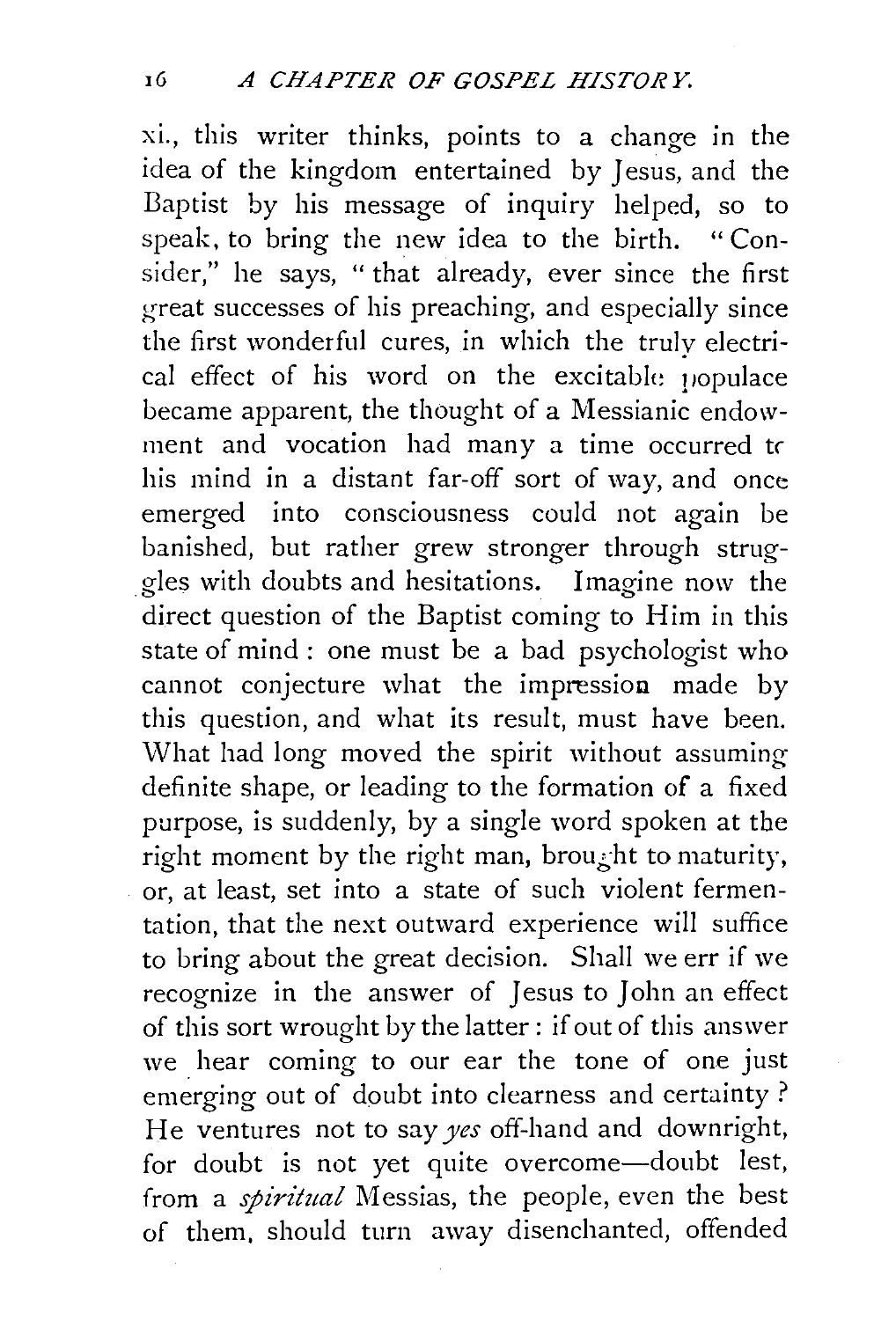(witness that ' blessed is he whosoever shall not be offended in me '). Yet, on the other hand, he does not say *nay* : therefore he simply rehearses the facts, and leaves the Baptist to draw his own inference."<sup>1</sup> We have quoted this passage partly as an exegetical curiosity, partly because it is an ingenious attempt to account for the Messianic consciousness of Jesus on naturalistic principles, partly because it puts before our readers at once a view of the facts as nearly as possible the opposite of what we believe to be the true one, and so serves the purpose of a foil to bring out by contrast the real situation. Doubt in the mind of Jesus we believe there was none. He who hears in his words a tone of doubt, hears it *into* the words, not *out* of them. <sup>2</sup> The recipient of John's message knows perfectly well what to think of Himself, and has known all along, and has by no means been as one groping about in the dark, feeling his way to the Messianic consciousness by the aid of cutward events and accidents. On the other hand, doubt in the mind of the Baptist we believe there was ; serious doubt, arising out of no personal or petty source, but caused by the way in which the Messianic career of Jesus was developing itself, doubt just such as the prophetic temperament of the Baptist and the general character of his preaching would have led us to expect. Let us enlarge on this a little, as it will help us to understand better what we find our Lord in the sequel saying concerning John.

<sup>1</sup>Pfleiderer, "Die Religion," vol. ii. p. 442. Leipzig, 186g.

<sup>&</sup>lt;sup>2</sup> Pfleiderer speaks of a *heraus*-horen in connection with the supposed tone of doubt in the words of Christ.

VOL. V.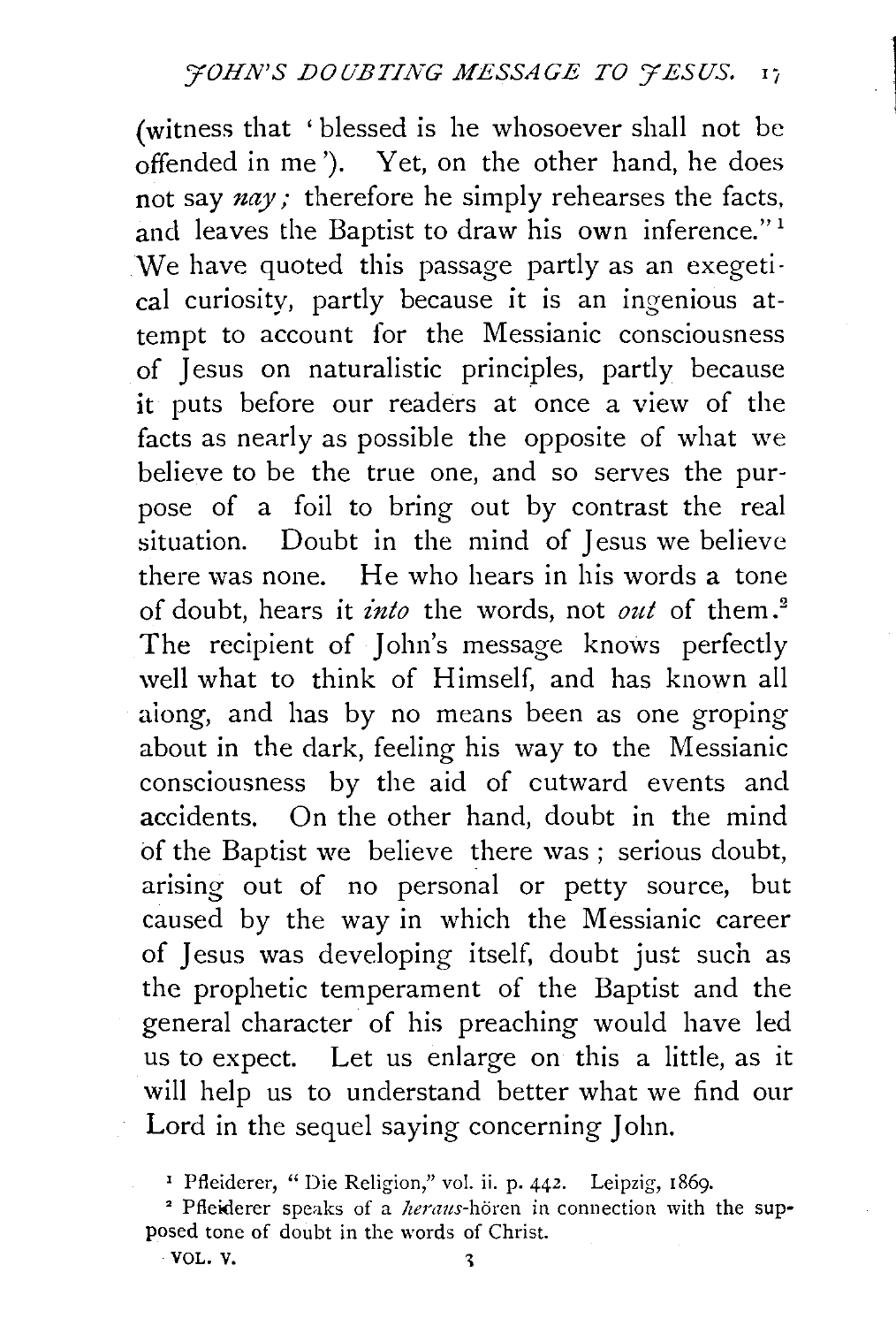We repeat, then, there was real, serious, honest doubt in John's mind concerning Jesus; and doubt, be it observed, not in regard to the identity of the *worker of the works reported to John with Jesus*, but in regard to the *nature* of the works viewed as Messianic. The former view of the Baptist's doubt has been supposed to have been favoured by the expression : " the works of Christ" (roil *xpunov,* verse 2 ). Certain works were reported to John as done by some one, who on account of those works, believed himself, or was believed by others, to be the Christ ; and John wanted to know whether the doer of these reputedly Messianic works was Jesus whom he baptized, and whom he announced to the people as the Coming One-such is the turn given to the matter by the hypothesis alluded to. But this notion, improbable in itself, is excluded by the simple circumstance that the expression *the Christ,*  though strictly an epithet, not a proper name, in the Gospel, is nevertheless used by the Evangelist in this place as a personal name. For thus runs the record : "John, hearing in prison the works of the Christ, sending by his disciples said to *him."* The identity of "the Christ" of fame with Jesus in John's view is implied. He had heard of the Messianic works of Jesus, and as he was staggered by these he sent to Jesus to know what to think of them. That · he was staggered by the character of the works is plainly indicated in the reflection, " Blessed is he that is not offended in me." Obviously John had stumbled at something in the public life of Jesus, and the something was just the works which Jesus sent the disciples of John back to report to their master.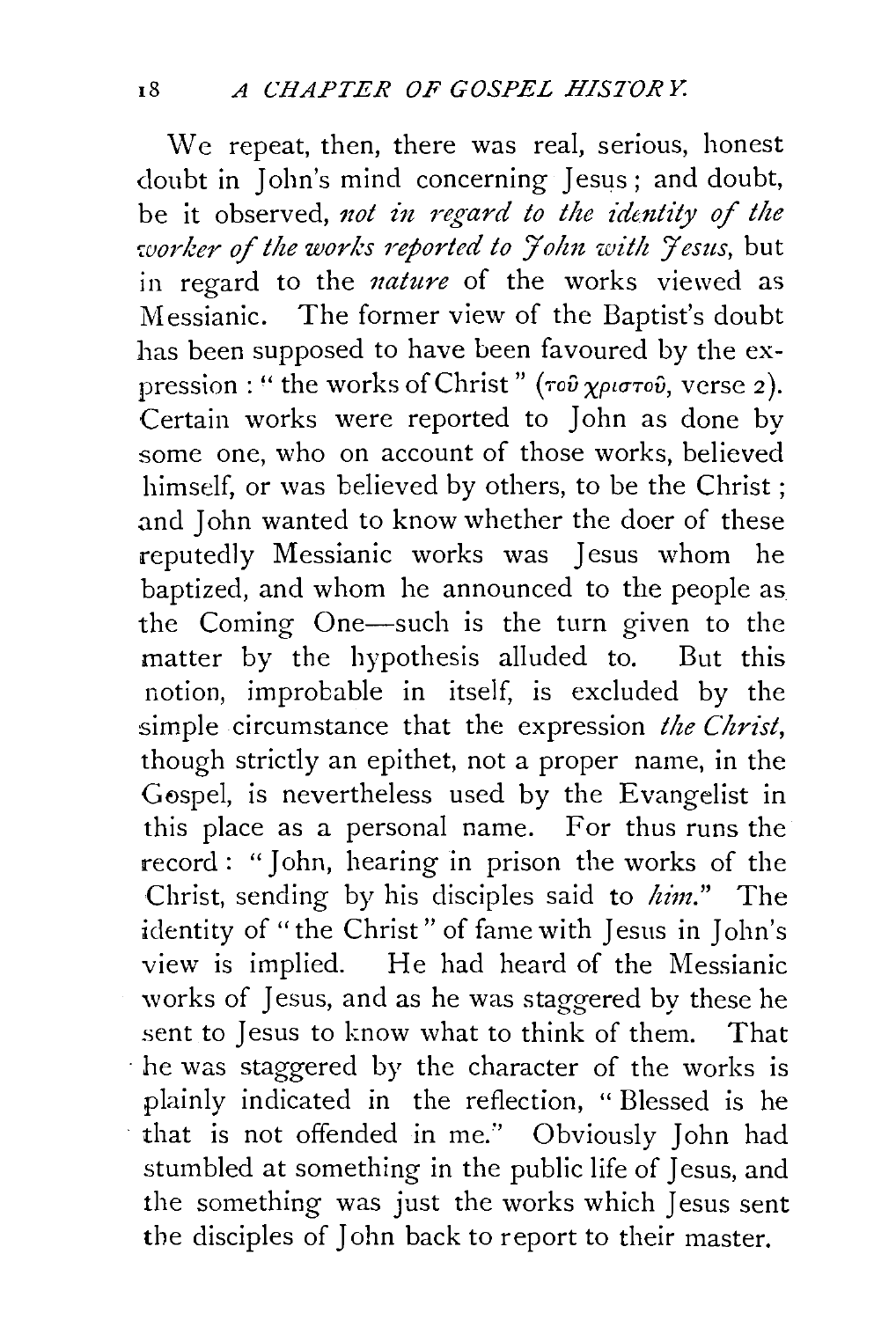But why should John stumble at those works, so full of the spirit of love and mercy? *Just because they were works of mercy.* These were not the sort of works he had expected Messiah to busy Himself with : at all events so exclusively. There was other work he thought very necessary to be done, which, to his surprise, the Christ was not doing. If we want to know how John expected the Christ to occupy Himself we have but to go back upon the records of his preaching. The Baptist pictured the Messiah as coming to judgment with an axe in his hand, to cut down a tree that bore leaves only, and no fruit ; with a fan in the other hand wherewith to separate wheat from chaff, the wheat to be gathered into the garner, the chaff to be cast into the consuming fire. He thought Christ would come full of the fury of the Lord against iniquity; and lo, He had come full of the fire of charity, come anointed with the spirit of enthusiasm in the work of evangelizingthe poor, healing the sick, and restoring to purity and peace the sinful and miserable. It was a surprise, a disappointment, a stumbling-block to the prisoner at Machærus, looking out upon the world from within the sombre prison walls. He had looked for judgment, and beheld unaccountable patience, and the grim Hebrew prophet was astonished; none the less that his own forlorn plight brought very vividly home to his mind how evil the time was, and how utterly ripe for judgment.

In this astonishment and doubt John was not only in harmony with his own antecedents, but with what we may venture to call the *prophetic temperament.*  The prophet, from the nature of his vocation, is a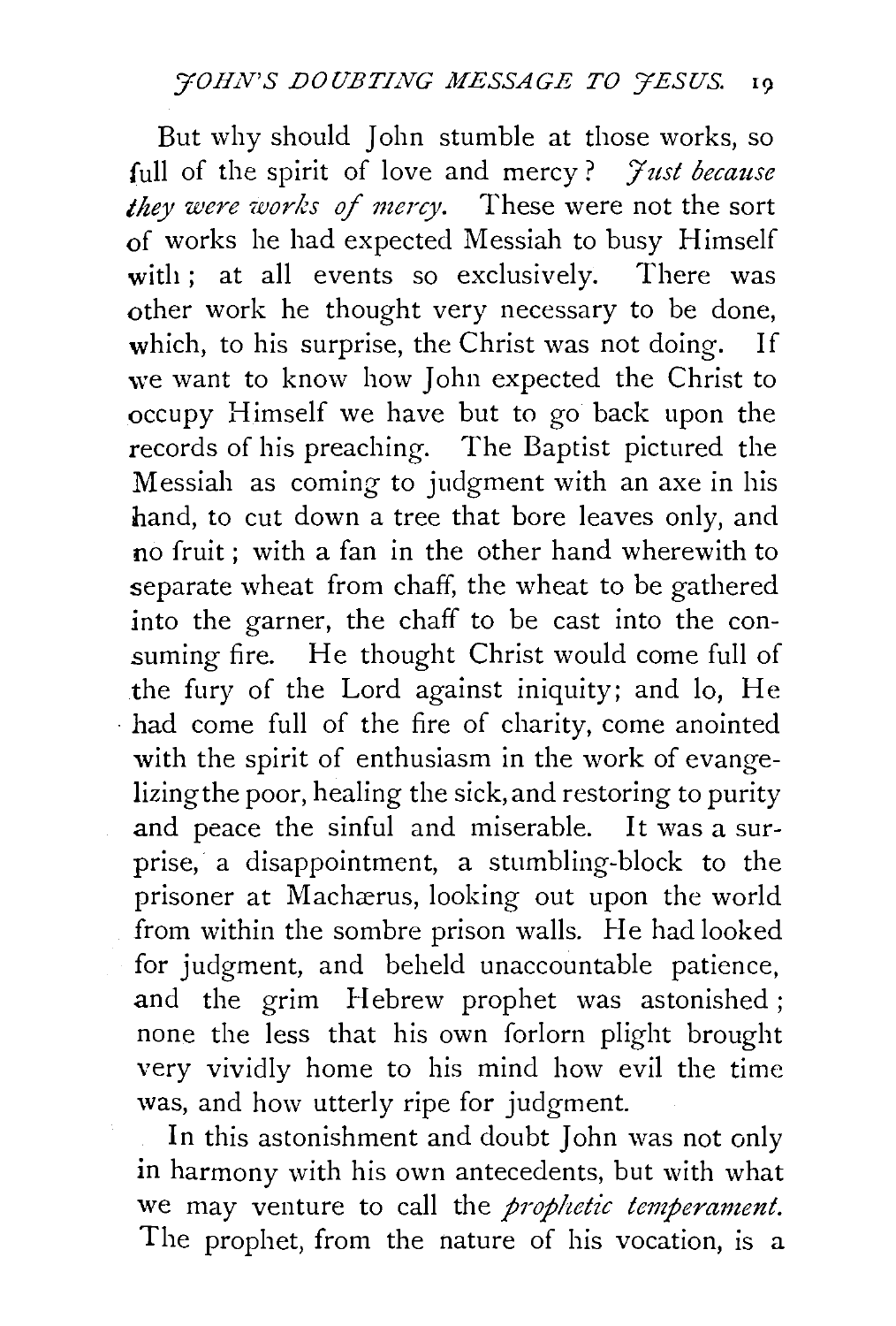man more likely to have sympathy with manifestations of Divine righteousness than with manifestations of Divine longsuffering. In modern phrase, he thinks of God as a Power making for righteousness and against unrighteousness, more than as a Power that dealeth not with us after our sins, nor rewardeth us according to our iniquities, that waiteth to be gracious and overcometh evil with good. He has more zeal for moral law than for the action of Divine grace in human history. When we say this, we do not forget that there are splendid exceptions, notable above all the author of the second half of the Book of Isaiah, whether Isaiah or another. But we take it that, on the whole, severity in enforcing moral obligations, and in insisting on moral penalties,. is the side to which prophetic infirmity leans. Jonah -to whom we may be permitted to refer without going into critical questions respecting the book that bears his name-Jonah, we say, may here be adduced as typical. In his zeal for righteousness,. perhaps we may add, in his patriotism, that prophet wished Nineveh destroyed, and he was scandalized to find the God of Israel going in for a policy of clemency. The Divine character altogether, indeed, as it revealed itself in human affairs, appeared to him marred by the vice of *mercifulness.* "I knew," he said, not by way of praise, but of *complaint,* " I knew that thou art a gracious God, merciful, slow to anger, and of great kindness, and repentest thee of the evil." $1$  Out of the same root of prophetic zeal. for righteousness grew John's doubt. He could. not reconcile himself to the idea of a Messiah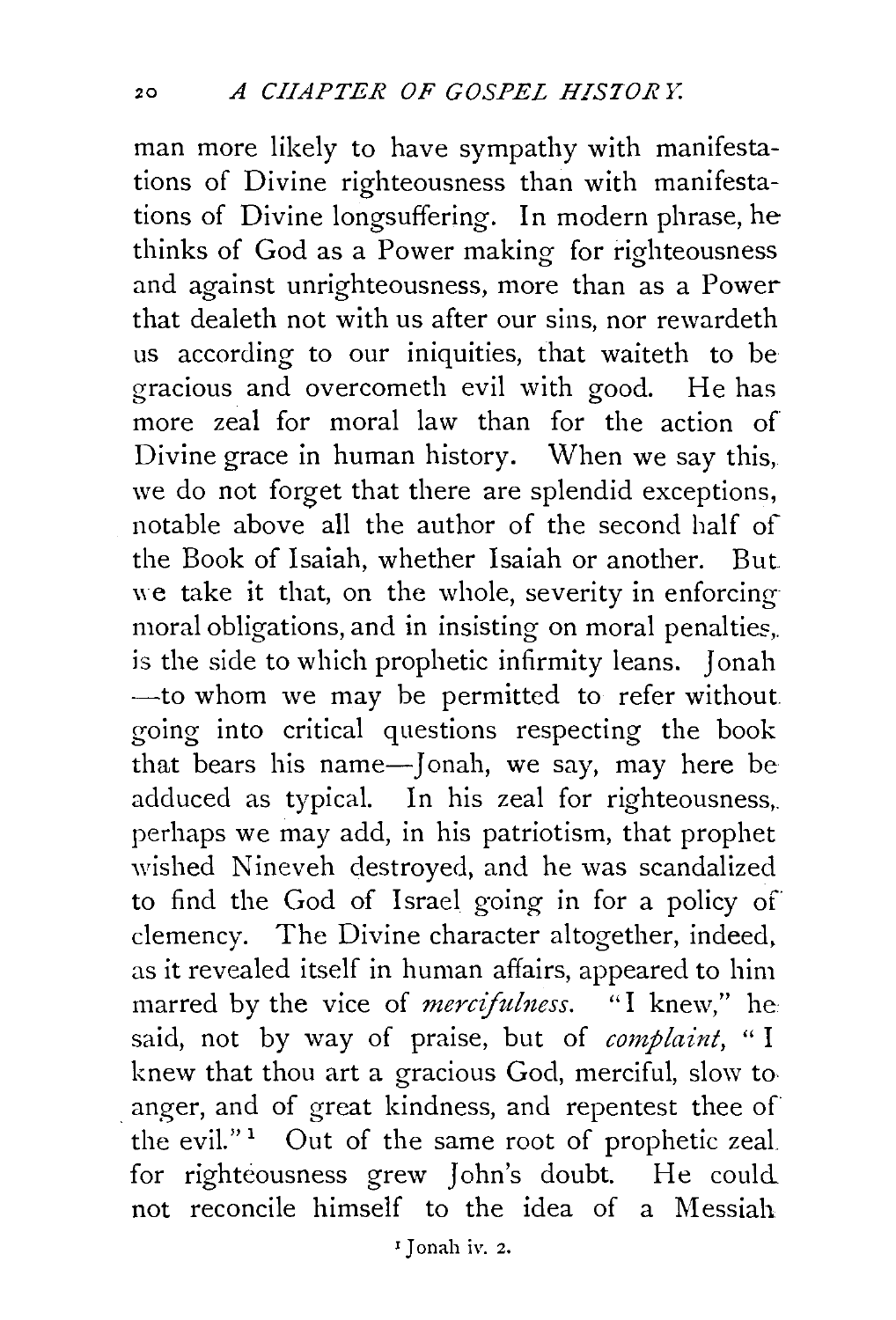distinguished principally by soft-hearted pity for the sinful and miserable. He found it all the more hard to do this that the advent of the Messiah appeared to him just one of those great crises in the world's history when Providence lays aside its apparent indifference and dilatoriness, and begins the work of vengeance in earnest. John, and we suppose the same thing is true of all Hebrew prophets, was aware that there are long periods during which Divine Providence, as a Power making for righteousness, seems to have fallen asleep and become like a quiescent volcano; and that there are -other times at which God seems to waken up, to draw his arm forth from his bosom, to become like a volcano in a state of renewed activity, when, in the sublime language of an ancient prophet, he rends the heavens, comes down, and causes the mountains to flow down, as in lava streams, at his presence.<sup>1</sup> And he took for granted that the time of the Messianic advent would be a time not of volcanic quiescence but of volcanic activity. The long period of antecedent inactivity he regarded as the time of merciful visitation, but with the advent of Christ would come in, he thought, the time of judgment. And in one sense he was not wrong, for Israel's judgment-day was not far off; and just on that account it was needful that the messengers of mercy should make a hasty run over all her borders, urging her with unwonted earnestness to repent.<sup>2</sup> But he was too hasty and too impatient, and hence he was offended in Jesus.

The reply sent back by Jesus to John amounted to

 $\frac{1}{2}$  Isaiah lxiv. 1, 2.  $\frac{2}{2}$  Matt. x. 23.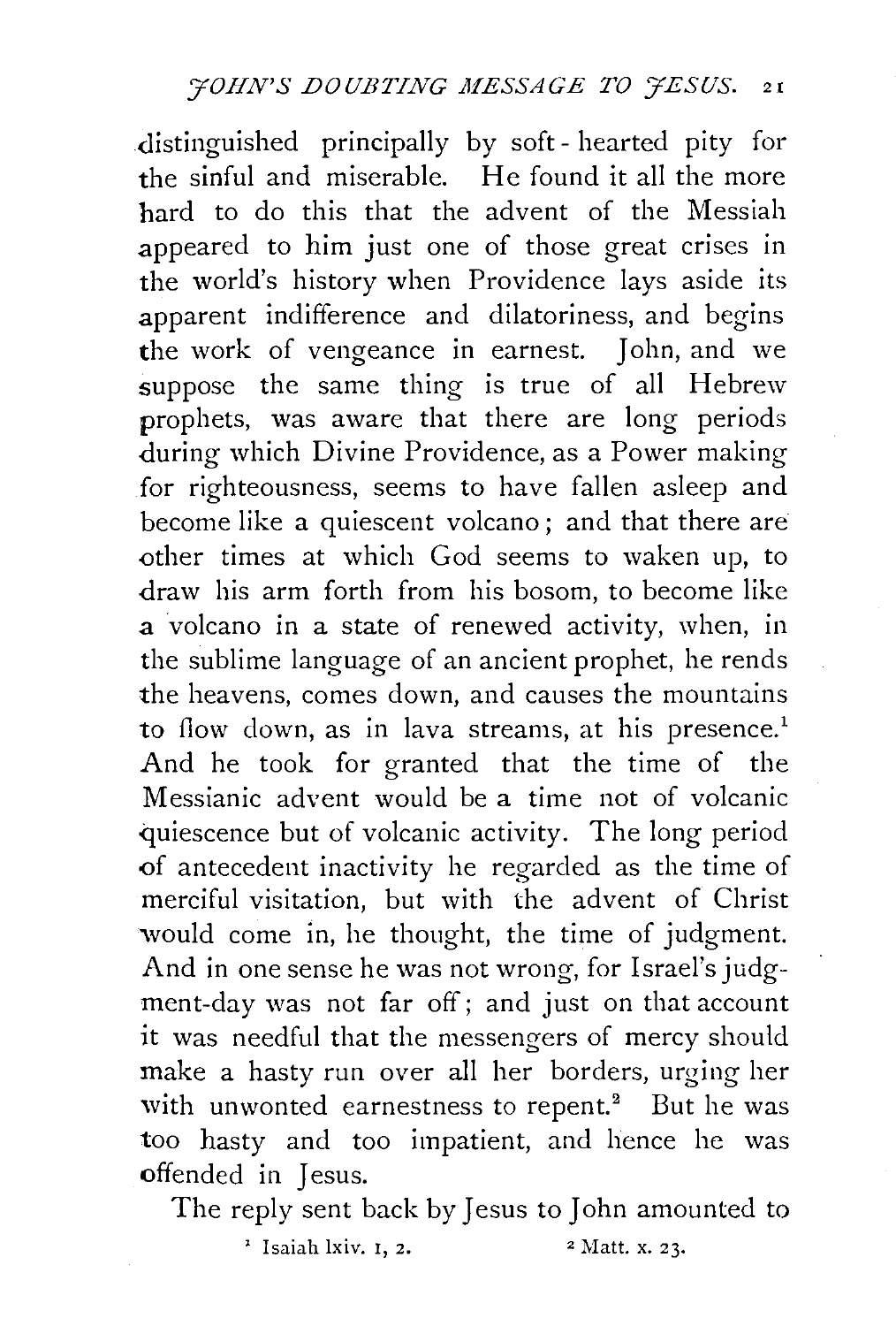this, that the sure marks that He was the Coming One, the Christ, were just the very works which had awakened his (John's) surprise. "Go and tell John what ye hear and see. The blind receive sight, the lame walk, lepers are cleansed, deaf persons have their hearing restored, dead ones are raised up, and the poor are evangelized." It was a good reply. not only on its own merits but from the point of view of Old Testament prophecy, as it claimed for Jesus as marks of his Messiahship some of the most outstanding features in the picture of the Messianic era drawn by that very prophet from whom John took his own watchword : " The voice of one crying in the wilderness, Prepare ye the way of the Lord."<sup>1</sup> It ought to have had great weight with the Baptist, and have led him, on reflection, to see that the conception he had formed of the Messianic vocation was a very one-sided one. Let us hope that it had this effect on his mind, and brought to his weary heart the comfort of feeling that his life-work had not been a mistake originating in a noble hallucination and ending in smoke. As for us moderns, what value can we attach to the message sent back to the imprisoned prophet? Happily we are relieved from the necessity of arguing in behalf of the authenticity of the message, as even naturalistic critics accept it as, on the whole, a genuine *logion* of Jesus. Only they think the works enumerated are not to be interpreted literally, but rather are to be regarded as the spiritual effects of Christ's. preaching on receptive souls. It was spiritual effects. which the prophet described in figurative language,

<sup> $\text{r}$ </sup> Comp. Isaiah xxxv. 5, 6; xlii. 7; 1xi.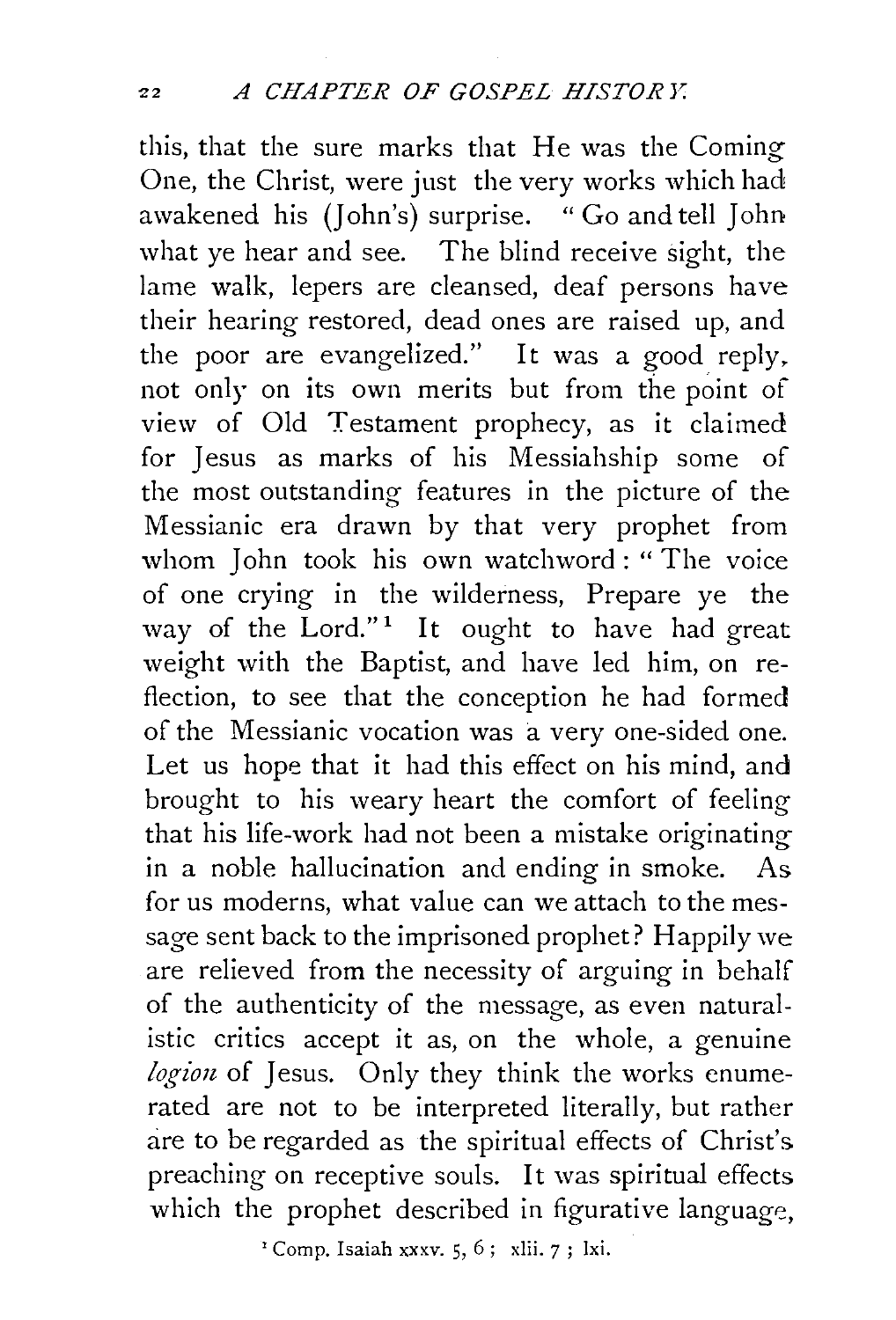and it was spiritual effects which Jesus reported in the same poetic style. The people, blinded by Phariseeism, had recovered spiritual vision, the (morally) leprous publicans had been cleansed, the spiritually dead who had been occupied in burying their dead had been raised to a new divine life.<sup>1</sup> In one respect only will modern naturalism allow the so-called miracles to be real objective physical facts, viz. in the case of those healings which were wrought by what Mr. Matthew Arnold calls "moral therapeutics," a department of medical science which he thinks has not been sufficiently studied.<sup>2</sup> All the unbelievers in miraclesproper believe that Jesus wrought such cures. Renan expounds the theory of moral therapeutics very naively. " Who will dare to say," he asks, "that in many cases where the injuries were not serious the contact of an exquisite person is not worth all the resources of pharmacy ? The pleasure of seeing Him heals. He gives what He can-a smile, a hope, and that is not vain."<sup>8</sup> Obviously this limitation of the physical effects of Christ's ministry to the cures wrought by " moral therapeutics" is due to speculative prepossession. Apart from such prepossession there is no reason for doubting the objective reality of all the works enumerated in the reply of Jesus to his forerunner. But while we say this, we cordially admit that, after all, the most convincing mark of Messiahship is that which comes last in the list, $-$ " the poor are evangelized; " we do not object even to the proof of its supreme importance in the view of the speaker Himself which has been drawn from the order

<sup>1</sup> So Keim, " Geschichte Jesu von Nazara," Band ii. p. 360

2" Literature and Dogma," p. 143. Fourth Edition.

3 " Vie de Jesu," p. 260.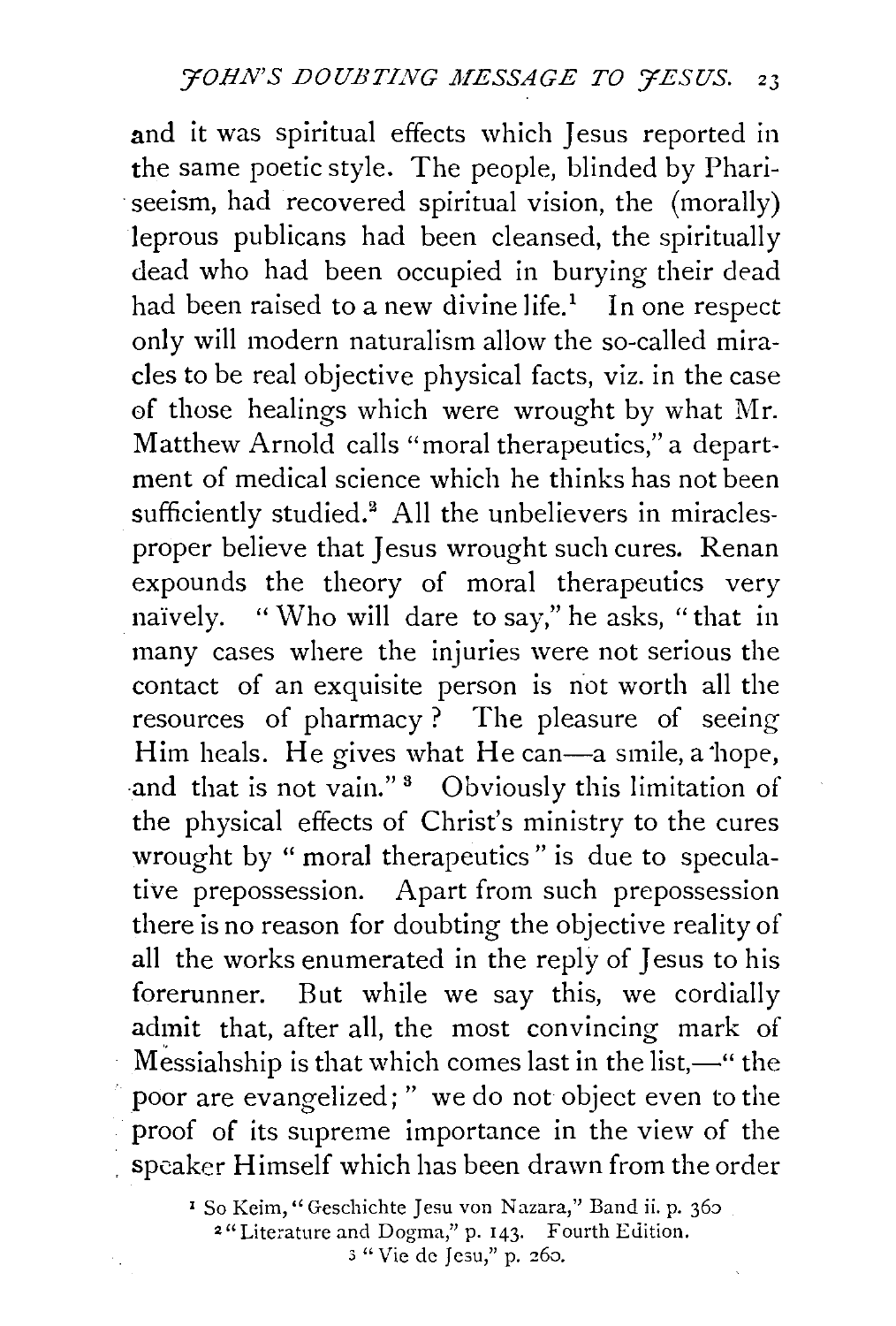in which the verbs "see "and" hear" stand, "hear" coming before "see" ("the things which ye hear and see.").<sup> $\tilde{I}$ </sup> The evangelization of the poor was really the divinest thing in Christ's ministry, the most original phase thereof, and the phenomenon which most convincingly shewed that a new thing, destined to make all things new, had appeared in the world—the religion of humanity, the universal religion. In this respect the evangelization of the poor was similar in import to the evangelization of the "publicans and sinners ; " was, in fact, the same phenomenon on a different side. "The poor" means man stripped of all adventitious conventional distinctions, reduced to his primary elements, which are common to all men. Therefore the religion which concerned itself about the poor thereby announced itself as a universal religion, a religion for all mankind, and for all men on equal terms. Such a religion is surely Divine; but such a religion, when first it made its appearance, could not but seem a very strange and startling phenomenon ; and therefore it is no wonder, after all, that not only narrow-hearted Pharisees, but even the nobler-minded John, should be at a loss to know what to make of it.

Having recounted rapidly his mighty works, Jesus appended the reflection, ''And blessed is he whosoever shall not be offended in me." \Ve are not to find in the words traces either of harshness towards John, or of wounded feeling in the speaker. The tone of compassion rather than of severity or soreness is audible in the utterance. Jesus felt keenly how much John missed by being in such a state of

<sup>&#</sup>x27; Keim," Geschichte Jesu," ii. p. 359, presses this point. In Luke vii. 22 the verbs occur in the reverse order.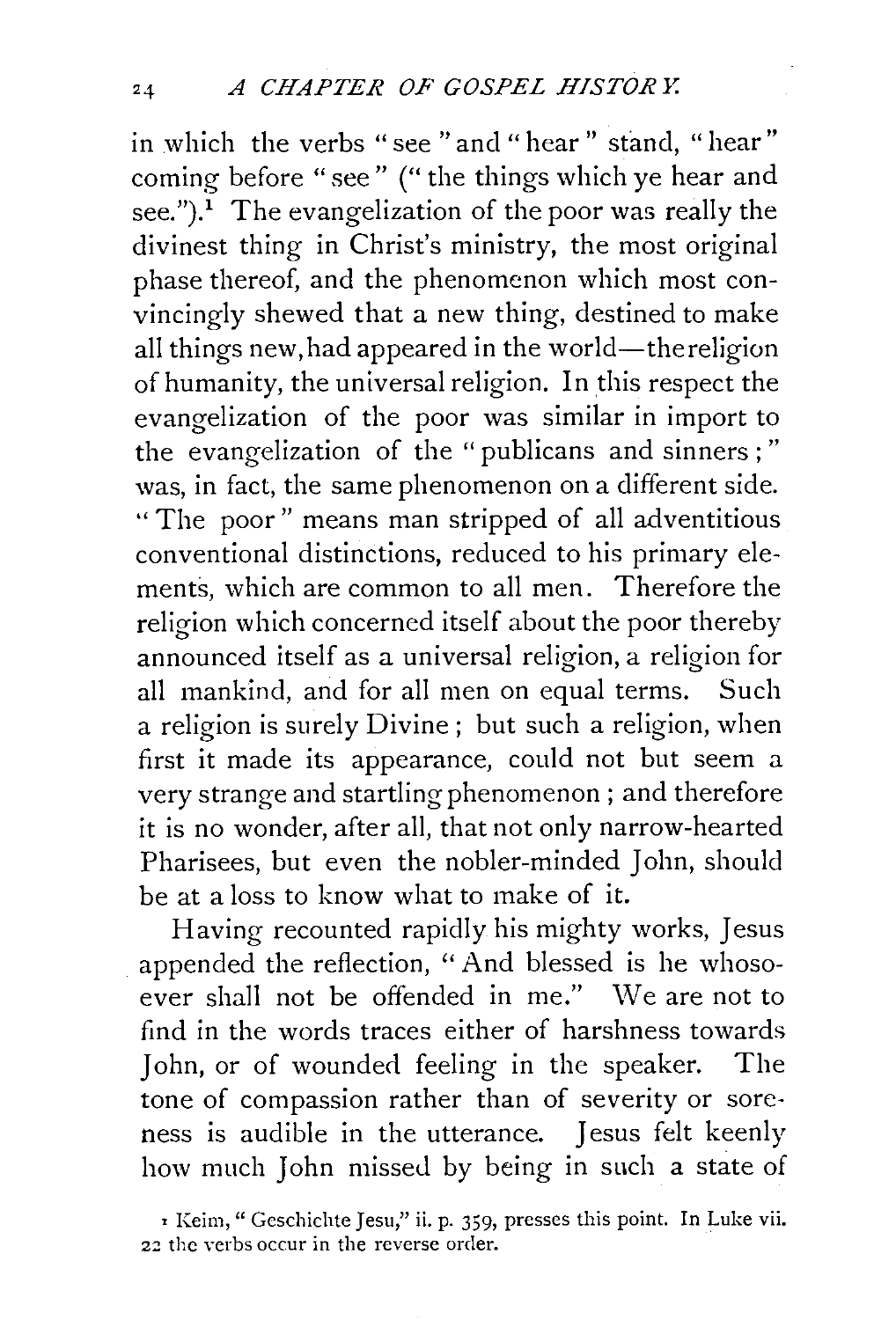mind, that that in his own work which was most godlike was a stumbling-block to him. Translated into positive form the reflection means, "Blessed are they to whom the mercy and the grace of which I am full, and whereof my ministry is the manifestation and outflow, are no stumbling-block but rather worthy of all acceptation." In Christ's view, the. kingdom of heaven He preached was, above all things, a kingdom of grace-a gift, a boon from a loving Father to weary heavy-laden men; and He believed they were truly blessed who regarded it in that light, and welcomed it as such. The word blessed ( $\mu$ akápios) was one He used to denote rare felicity, or heroic virtue as the moral condition of the enjoyment of such felicity : Blessed are the poor, the mourners, the pure in heart, for theirs is the kingdom, they shall be comforted, they shall see God. " If ye know these things, happy  $\lceil \mu \frac{\alpha \kappa}{\varphi} \frac{\omega}{\alpha} \rceil$  are ye if ye do them." He thought the term not inapplicable to the case of those who neither shut their hearts to the kingdom of grace, like the Pharisees, nor stood in doubt of it, like the Baptist, but gave it prompt and enthusiastic welcome. The occasion was worthy of the sacred solemn word. " Blessed, I say emphatically, is he who is not offended in me, the King of grace, the Son of man, brimful of redeeming compassion, the friend of the poor, the publicans, the sinners." In saying this Jesus simply proclaimed his own profound sense of the absolute value and incomparable importance of the new thing that had come down from heaven to earth, and his unwavering conviction that He was in the true God-appointed Messianic path. When he went on to say of John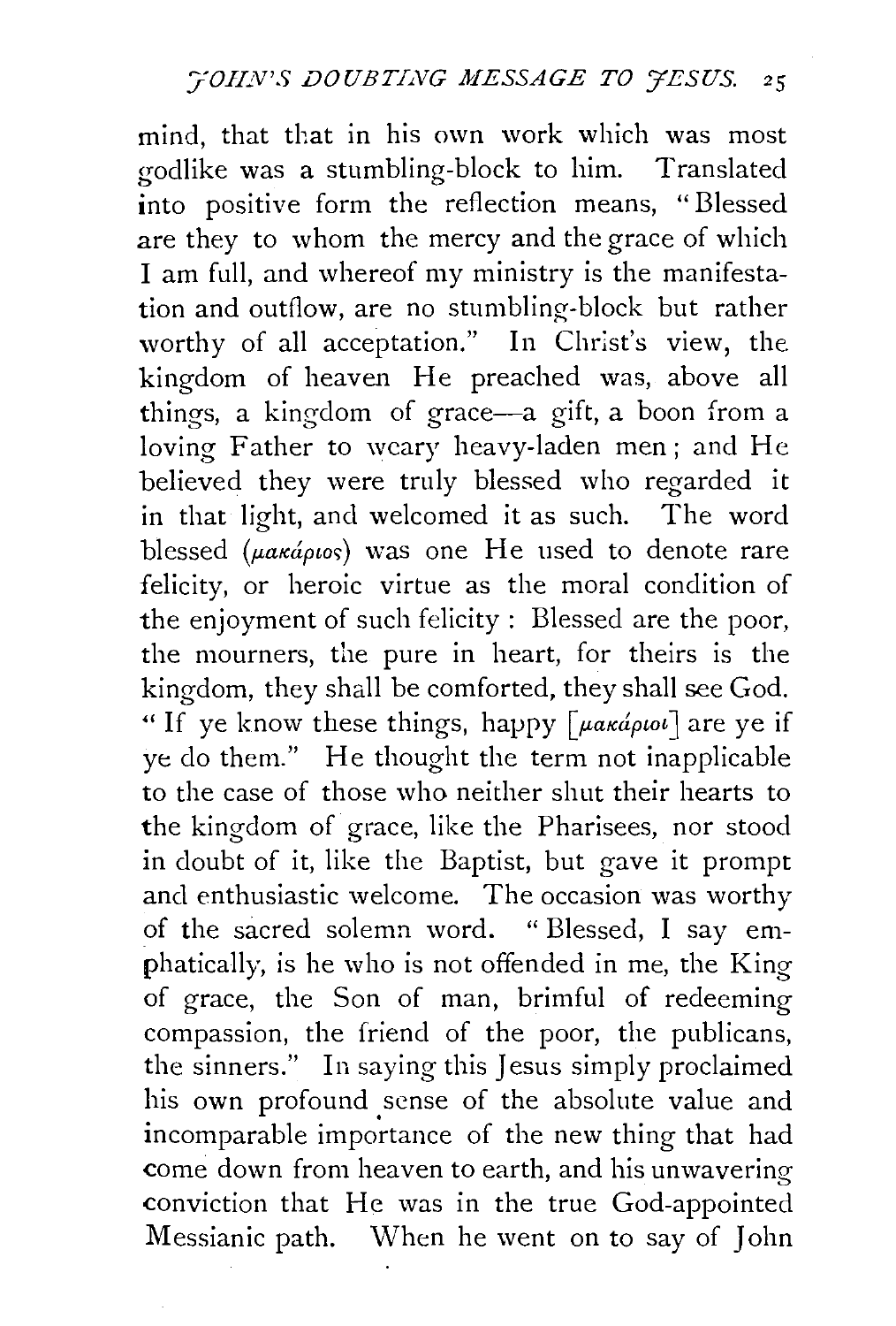that, notwithstanding all his greatness, the least in the kingdom was greater than he, He was merely repeating the same thought in a different form of words. In either case it was not disparagement or censure of John that was intended ; but proclamation of the priceless worth of that whereof he and so many others stood in doubt. To be pitied is he whose prepossessions and prejudices are such that he cannot appreciate the characteristics of the new era ; to be congratulated is he, however insignificant otherwise, who can appreciate these and experience a thrill of joy as he witnesses their manifestation. Such, we take it, is the simple import of the words, "blessed is he who is not offended in me."

ALEX. B. BRUCE.

## *THE BOOK OF 'JOB.*  III.-THE FIRST COLLOQUY. (CHAPTERS IV.-XIV.)

 $(3)$  BILDAD TO JOB. (CHAPTER VIII.)

BILDAD restates the argument of Eliphaz; but he both gives it a new edge and clearness and puts it on another basis. Like Eliphaz, he affirms the law of the Divine Providence to be that it renders good to the good and evil to the evil,—*malis male, bonis bene;* but he enunciates this law with more force and in a harsher tone. Eliphaz, whom we have conceived as a man of the prophetic order and spirit, in entire accordance with that conception of him had based his conclusion on oracles and visions; but now Bildad-the sage, who leaned much on the ancient and proverbial wisdom of the East, in entire accordance with that conception of his character and